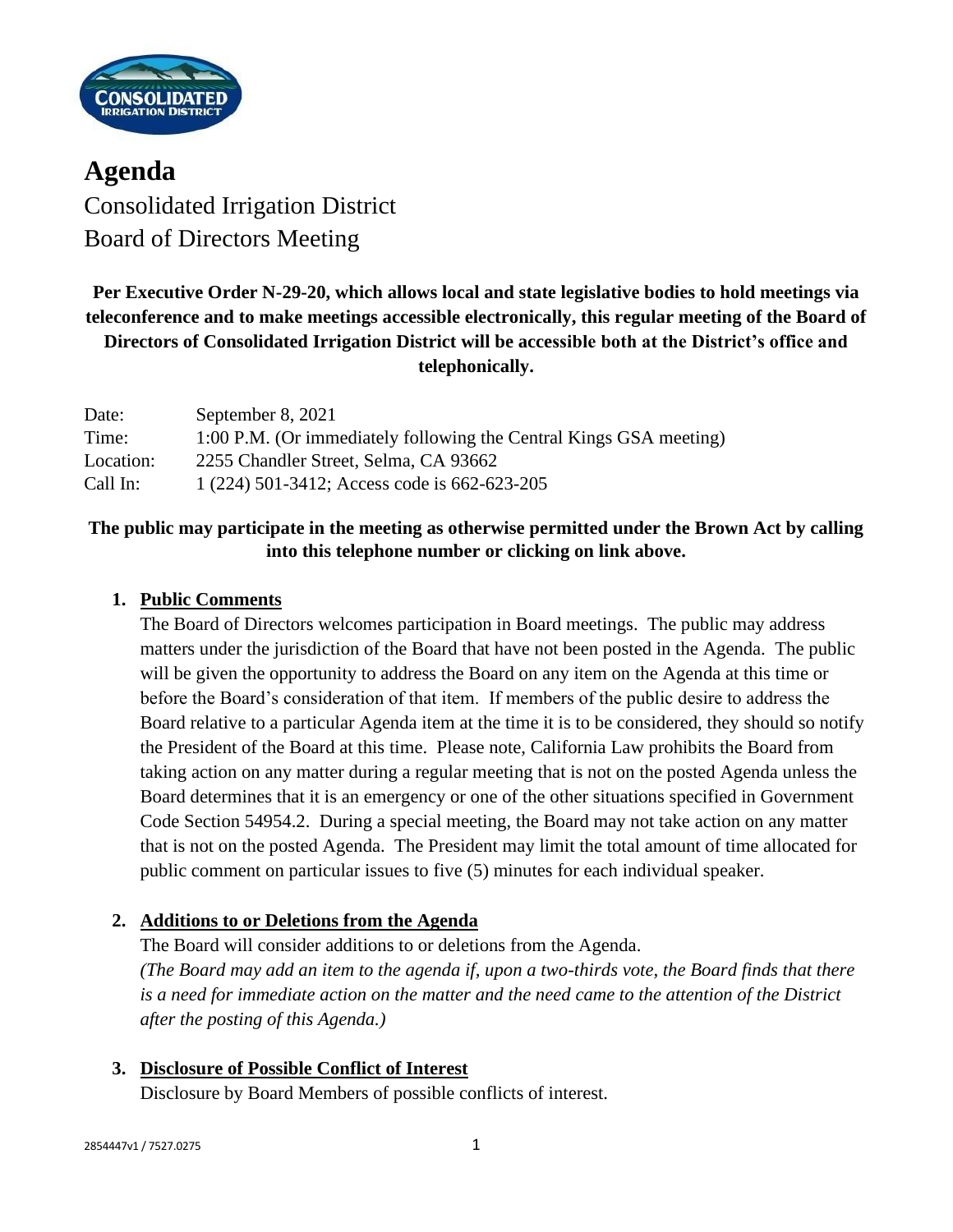#### **4. Consent Calendar (Recommend Approval) – Review & Take Action**

- **a.** Approval of August 11, 2021 Board Meeting Minutes
- **b.** Authorize Special Payroll Warrants for October 2021
- **c.** Approval of August 2021 Accounts Payable
- **d.** Approval of August 2021 Accounts Receivable
- **e.** Approval of CID Monthly Budget Report as of August 31, 2021
- **f.** Accept Financial Report as of August 31, 2021

### **5. Correspondence: Items for Board Action**

#### **a. Kings Basin Water Authority 2022 Member Dues - \$7000.00**

Review for possible action the Kings Basin Water Authority 2022 fiscal year membership dues of \$7000.00.

**b. Kings River Water Association (KRWA) 2021-2022 Fishery Management Expense - \$3554.10**

Review for possible action the KRWA 2021-2022 fiscal year Fishery Management expense of \$3554.10.

**c. Kings River Water Association (KRWA) 2021-2022 Second Installment - \$130,851.56**

Review for possible action the KRWA 2021-2022 second installment assessment for \$130,851.56.

**d. Consider setting a date for Board of Equalization meeting** Review for possible action setting the date for the Board of Equalization meeting.

#### **e. Review miscellaneous correspondence for possible action**

## **6. Consolidated Irrigation District Annual Financial Statement – Fiscal Year Ending December 31, 2020**

Receive report from Price, Paige and Company regarding District Financial Statement and review for possible action.

## **7. Manager's Report, Presentation of Items for Board Action and Public Hearings**

#### **a. Water Report**

Review and discuss for possible action: the current water report.

## **b. SGMA Update**

Receive update on implementation of the Sustainable Groundwater Management Act and provide directions to staff.

#### **c. Report of Land Acquisition Effort**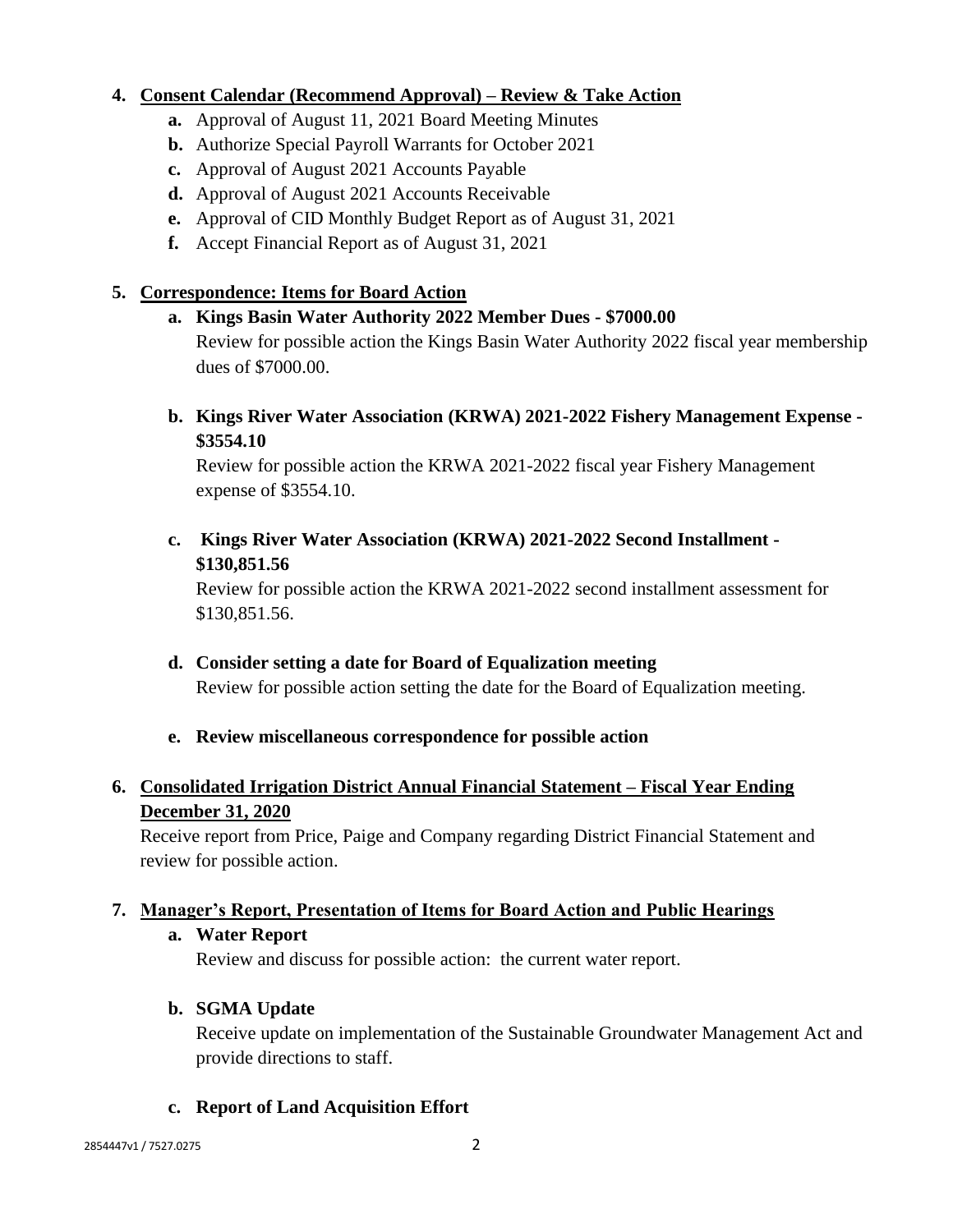Receive update and discuss for possible action regarding land acquisition.

## **d. Projects Update**

Receive update and discuss for possible action: the status of current projects.

# **8. Authorize the Purchase and Signing for Bethel Property – Resolution 2021-05**

Adopt Resolution 2021-05 authorizing the purchase of Bethel Property (APN 332-110-37) and authorizing the General Manager to sign purchase documents.

## **9. Redistricting Services Proposal – Action Item**

Review for possible action authorizing the General Manager to enter into contract with redistricting firm not to exceed \$30,000.

## **10. Legal Representation Agreement with Sagaser, Watkins & Wieland PC – Action Item**

Review for possible action authorizing the General Manager to enter into engagement agreement with Sagaser, Watkins & Wieland PC to represent Consolidated Irrigation District.

## **11. Board Reports**

Receive reports from individual Board members.

**12. Closed Session Pursuant to Government Code Section 54957 – Personnel Matters**

Manager annual review, assistant manager position and hourly compensation.

# **13. Closed Session Pursuant to Government Code Section 54956.9(d)(1) – Conference with Legal Counsel**

Closed session conference with legal counsel pursuant to Government Code Section 54956.9(d)(1) related to existing litigation:

- *James Irrigation District v. KRWA, et al.* (Fresno County Case number 19CECG00769).
- *State Water Resources Control Board, Division of Water Rights, KRWA Petition for Change Re License No. 11521.*
- *State Water Resources Control Board, Petitions to Revoke or Revise the Declaration of Fully Appropriated Stream Systems with respect to the Kings River System.*
- *State Water Resources Control Board, Semitropic Improvement District of Semitropic Water Storage District v. kings River Water Association et. al; Complaint in Support of Petition to Revise and/or Revoke Declaration of Fully Appropriated Stream System for the Kings River.*

# **14. Closed Session Pursuant to Government Code Section 54956.9(d)(2) – Conference with Legal Counsel**

Conference with legal counsel related to significant exposure to and/or anticipated litigation